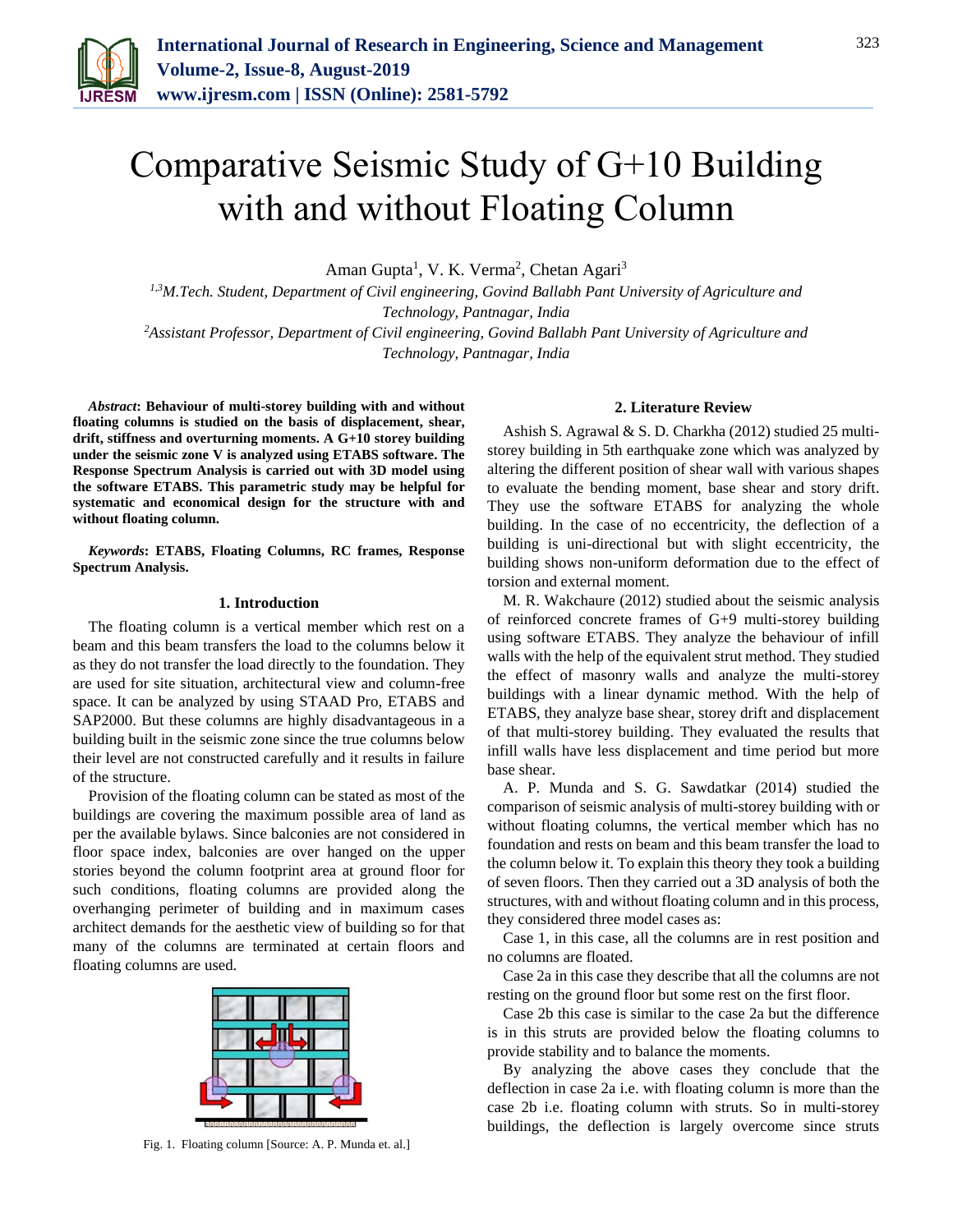

provide stability to the column and balance the moment.

Prerna nautiyal et al (2014) studies to calculate the seismic effect of a reinforced concrete frame with a floating column for various soil conditions. Linear dynamic analysis is done in 2d multi-storey frame with and without floating column. She analyses the things by considering two objects i.e. G+3 and G+ 6 models. Response spectrum analysis (RSA) for varying soil condition has shown that the base shear demands for medium soil are found higher than that of the hard soil in both the objects. It was evaluated by using Staad pro software. This study concluded that response spectrum analysis shows the result that the demand of base shear for intermediate soil is found greater than that of the stiff soil in both cases.

S. Sabari and V. J. Praveen (2014) investigated the dynamic response of multistory building with a floating column. They highlighted the importance of recognizing the presence of the floating column. They used FEM analysis for carrying out 2D multistory frames with and without floating column to study the responses of the structure under different earthquake excitation having different frequency content keeping the PGA and time duration factor constant. They computed all other factors like inter storey drift, base shear, column axial force, roof displacement for both the frames with and without floating column.

### **3. Methodology**

Seismic analysis is a division of structural analysis and it is the estimation of the response of a building (or non-building) structure during earthquakes. It is a most important part of the method of structural design, earthquake engineering or structural assessment and modifies in regions where earthquakes are common.

The structure has the full capacity to wave back and forwards during an earthquake (or even a severe wind storm). This is identified as the fundamental mode, and it is the lowest rate of recurrence of building response.

Response Spectrum Method is considered for the analysis of building studied here. Details of these models are described in following section. The seismic analysis based on Indian standard 1893:2016 (part-1) is described as follows.

## *A. Response Spectrum Analysis (Linear Dynamic Analysis)*

A response spectrum is a design of the peak or steady-state response (displacement, velocity or acceleration). It is a lineardynamic statistical analysis method which processes the role from each natural mode of vibration to specify the likely maximum seismic response of a fundamentally elastic structure.

While performing the seismic analysis and design of structure which is to be constructed at a particular site, the actual time history record is required. Yet, it is impossible that overall have such all records at each and every location. Moreover, analysis of structures cannot be accepted as simply based on the summit value of the ground acceleration as the response of the structure. It builds upon the occurrence composed of ground motion and it's having its own dynamic properties. The earthquake Response Spectrum is the largely accepted tool in the seismic analysis of structures having many computational advantages in using this method of seismic analysis for calculation of displacements and member forces in structural systems.

## **4. Model Description**

In the modelling of G+10 multi-storey building, the following cases are to be considered-

- Building with Normal Column.
- Building with Hanging or Floating Column.
- Building with Floating column along with the Shear wall.



Fig. 2. Plan View of building with Floating Column



Fig. 3. 3-D View of building with Floating Column



Fig. 4. Plan View of building without Floating Column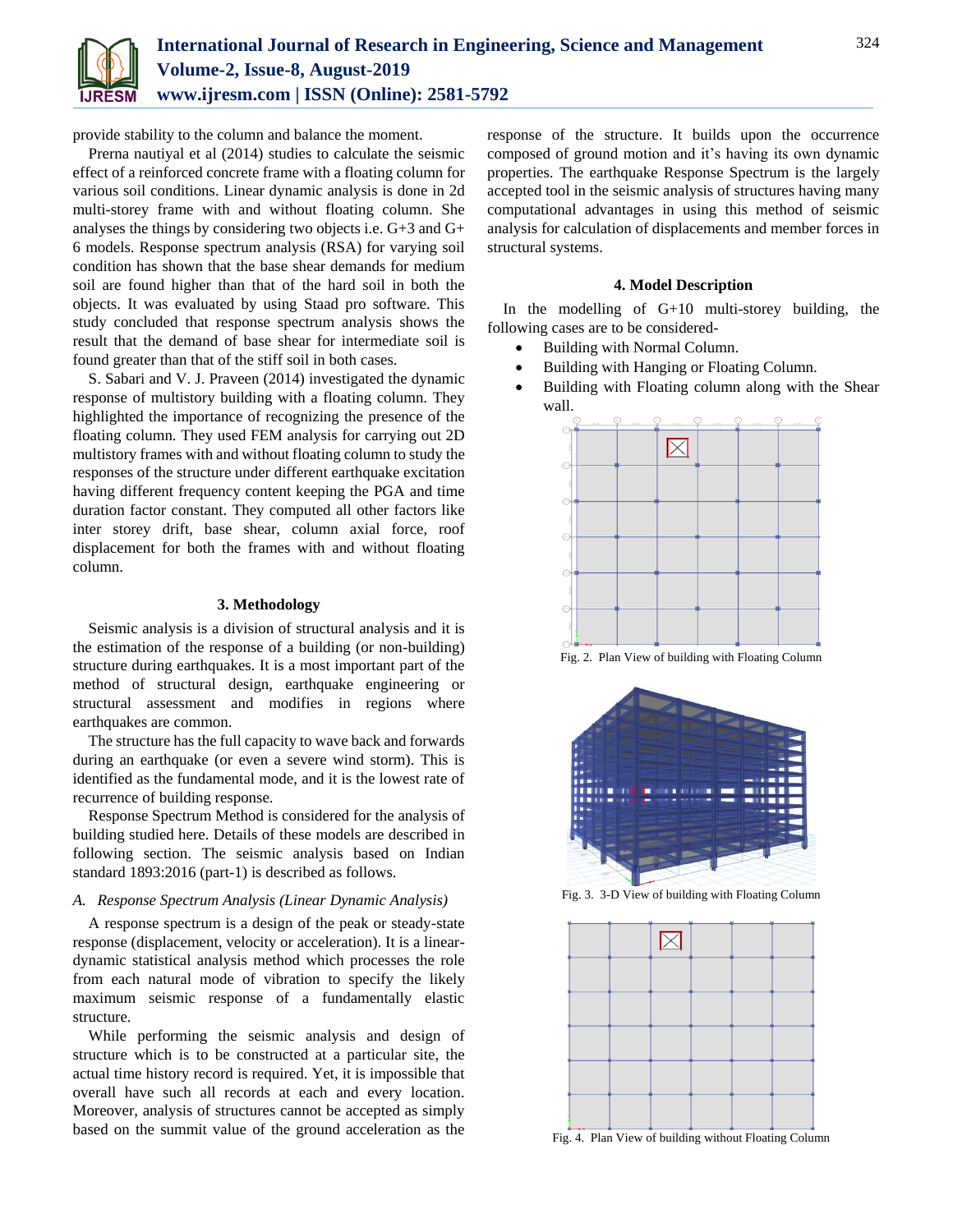



Fig. 5. 3-D View of building without Floating Column



Fig. 6. Elevation view of Building with Floating Column along with Shear Wall



Fig. 7. 3-D view of Building with Floating Column along with Shear Wall

| RC Frame Data details considered for the analysis |              |  |  |  |
|---------------------------------------------------|--------------|--|--|--|
| The geometry of the structure                     | Detail/value |  |  |  |
| Number of Grid in X direction                     | 7            |  |  |  |
| Number of Grid in Y direction                     | 7            |  |  |  |
| Spacing of Grid line in X direction               | 3m           |  |  |  |
| Spacing of Grid line in Y direction               | 3m           |  |  |  |
| Number of Storey                                  | $G+10$       |  |  |  |
| Typical Storey height                             | 3m           |  |  |  |
| Ground Floor height                               | 3m           |  |  |  |
| Size of Beam (above ground floor)                 | 400 x 700mm  |  |  |  |
| Size of Beam (at ground floor)                    | 500 x 1000mm |  |  |  |
| Size of Column (above ground floor)               | 700 x 700mm  |  |  |  |
| Size of column (at ground floor)                  | 900 x 900mm  |  |  |  |
| Wall thickness                                    | $200$ mm     |  |  |  |
| Types of Soil                                     | Medium       |  |  |  |
| Types of support                                  | Fixed        |  |  |  |
| Zones                                             | IV & V       |  |  |  |

Table 1

| Dead Load                        | $1.5$ k $N/m2$ |
|----------------------------------|----------------|
| Live Load                        | $4kN/m^2$      |
| <b>Combination Method</b>        | COC            |
| <b>Response Reduction Factor</b> |                |
| Importance Factor(I)             |                |
| Damping Ratio                    | 5%             |
|                                  |                |

## **5. Results and Discussion**

A G+10 storey building is modeled and analyzes using ETAB software. In this analysis, different seismic zones of India with various site conditions are considered.

The Response spectrum analysis is used for finding Displacements, Storey Drifts, Stiffness, Storey Shear and Overturning Moments.

## *A. Maximum Storey Displacement*

Storey displacement is the lateral displacement of the storey relative to the base.

Fig. 8 shows the variation in displacement of building with Normal Column (NC), Floating Column (FC) and Floating Column with Shear Wall (FCSW) in X–direction. The maximum displacement occurs in top storey i.e. storey 11 and minimum at the base.



Fig. 8. Maximum Storey Displacement of Normal Column, Floating Column & Floating Column along with Shear Wall

### *B. Storey shear*

Storey shear depends on the magnitude and the allocation of story ductility weight over the height of ordinary frames on the design story shear strength distribution.



Fig. 9. Maximum Storey Shear of Normal Column, Floating Column & Floating Column along with Shear Wall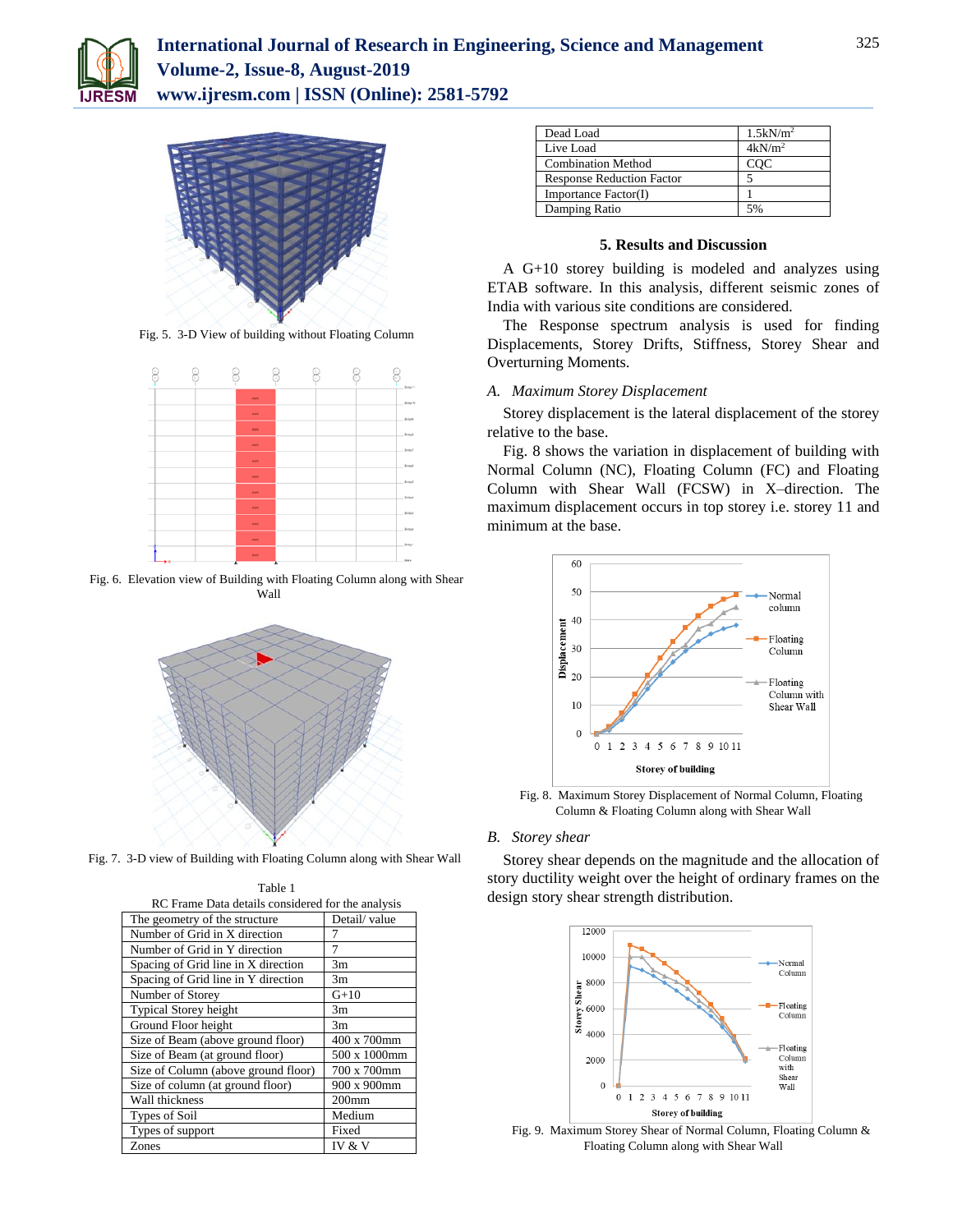

Fig. 9 shows the variation in Storey Shear of building with Normal Column (NC), Floating Column (FC) and Floating Column with Shear Wall (FCSW) in X–direction. The maximum Shear occurs in storey 1 and then it gets decreasing upto top storey i.e. storey 11.

## *C. Maximum Story Drift*

Fig.10 shows the variation in Storey Drift of building with Normal Column (NC), Floating Column (FC) and Floating Column with Shear Wall (FCSW) in  $X -$  direction. The maximum Storey Drift occurs in storey 4 and minimum at top storey i.e. storey 11.



Fig. 10. Maximum Storey Drift of Normal Column, Floating Column & Floating Column along with Shear Wall

## *D. Maximum Storey Stiffness*

Fig.11 shows the variation in Storey Stiffness of building with Normal Column (NC), Floating Column (FC) and Floating Column with Shear Wall (FCSW) in X–direction. The maximum Storey Stiffness occurs in storey 1 and then there is a drastically decrease in stiffness in storey 2 and then the decrease in stiffness becomes almost constant which is minimum at top storey i.e. storey 11.



Fig. 11. Maximum Storey Stiffness of Normal Column, Floating Column & Floating Column along with Shear Wall

## *E. Storey Overturning Moments*

Fig.12 shows the variation in Storey Overturning Moments of building with Normal Column (NC), Floating Column (FC) and Floating Column with Shear Wall (FCSW) in X – direction. The maximum Storey Overturning Moments occurs in base and minimum at top storey i.e. storey 11.



Fig. 12. Maximum Storey overturning moment of Normal Column, Floating Column & Floating Column along with Shear Wall

| Table 2                                                                  |
|--------------------------------------------------------------------------|
| Maximum values of various parameters obtained after analysis of building |
| with normal column, floating column & floating column with shear wall    |

| with hormal column, rioating column ex hoating column with shear wan |                 |             |                 |                 |
|----------------------------------------------------------------------|-----------------|-------------|-----------------|-----------------|
| S.                                                                   | Parameters      | Building    | <b>Building</b> | Building with   |
| No.                                                                  |                 | with normal | with            | floating column |
|                                                                      |                 | column      | floating        | along with      |
|                                                                      |                 |             | column          | shear wall      |
| 1.                                                                   | Max. Storey     | 38.31       | 48.95           | 44.68           |
|                                                                      | Displacement    |             |                 |                 |
|                                                                      | (mm)            |             |                 |                 |
| 2.                                                                   | Max. Storey     | 0.001820    | 0.002246        | 0.002020        |
|                                                                      | Drift (mm)      |             |                 |                 |
| 3.                                                                   | Max. Storey     | 9248.63     | 10926.78        | 9982.74         |
|                                                                      | Shear $(kN)$    |             |                 |                 |
| 4.                                                                   | Max. Storey     | 10404959    | 6379872.06      | 8698541.57      |
|                                                                      | Stiffness(kN/m) |             |                 |                 |
| 5.                                                                   | Max.            | 235038.08   | 281578.02       | 265452.45       |
|                                                                      | Overturning     |             |                 |                 |
|                                                                      | moments         |             |                 |                 |
|                                                                      | $(kN-m)$        |             |                 |                 |

Table 2 describes the maximum values of building based on displacement, drift, shear, stiffness and overturning moments. It also explains that how the values are changing for different cases.

#### **6. Conclusion**

Following conclusions are drawn from above analysis with the results of G+10 storied building under Seismic Zone V using Response Spectrum analysis with Normal Column, Floating Column and Floating Column with Shear Wall:

- 1. Maximum Storey displacement in Floating Column is 27.77% more than the maximum displacement in Normal Column. But when building with floating column along with shear wall is used then maximum displacement is being reduced by 11.16%.
- 2. Maximum Storey drift in Floating Column is 23.406% more